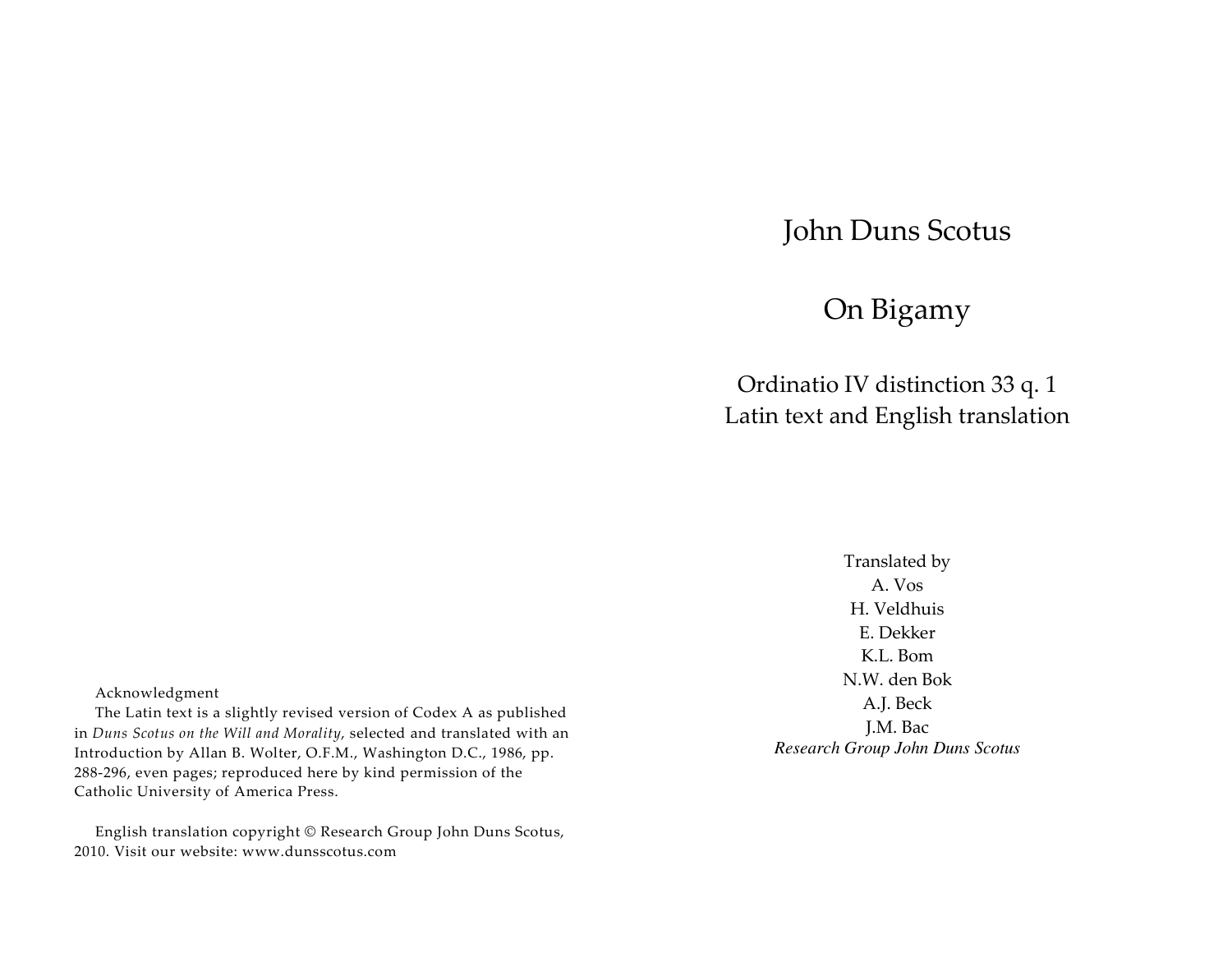# Contents

| §§       | ŞŞ        |                                     |
|----------|-----------|-------------------------------------|
| $1 - 4$  |           | Has bigamy ever been allowed?       |
|          | $1 - 2$   | Arguments con                       |
|          | $3 - 4$   | Arguments pro                       |
| $5 - 17$ |           | I. – Scotus' answer to the question |
|          | $6-9$     | a - What strict justice requires    |
|          | $10 - 17$ | b - How bigamy may become just      |
| 18-23    |           | $II. - To the initial arguments$    |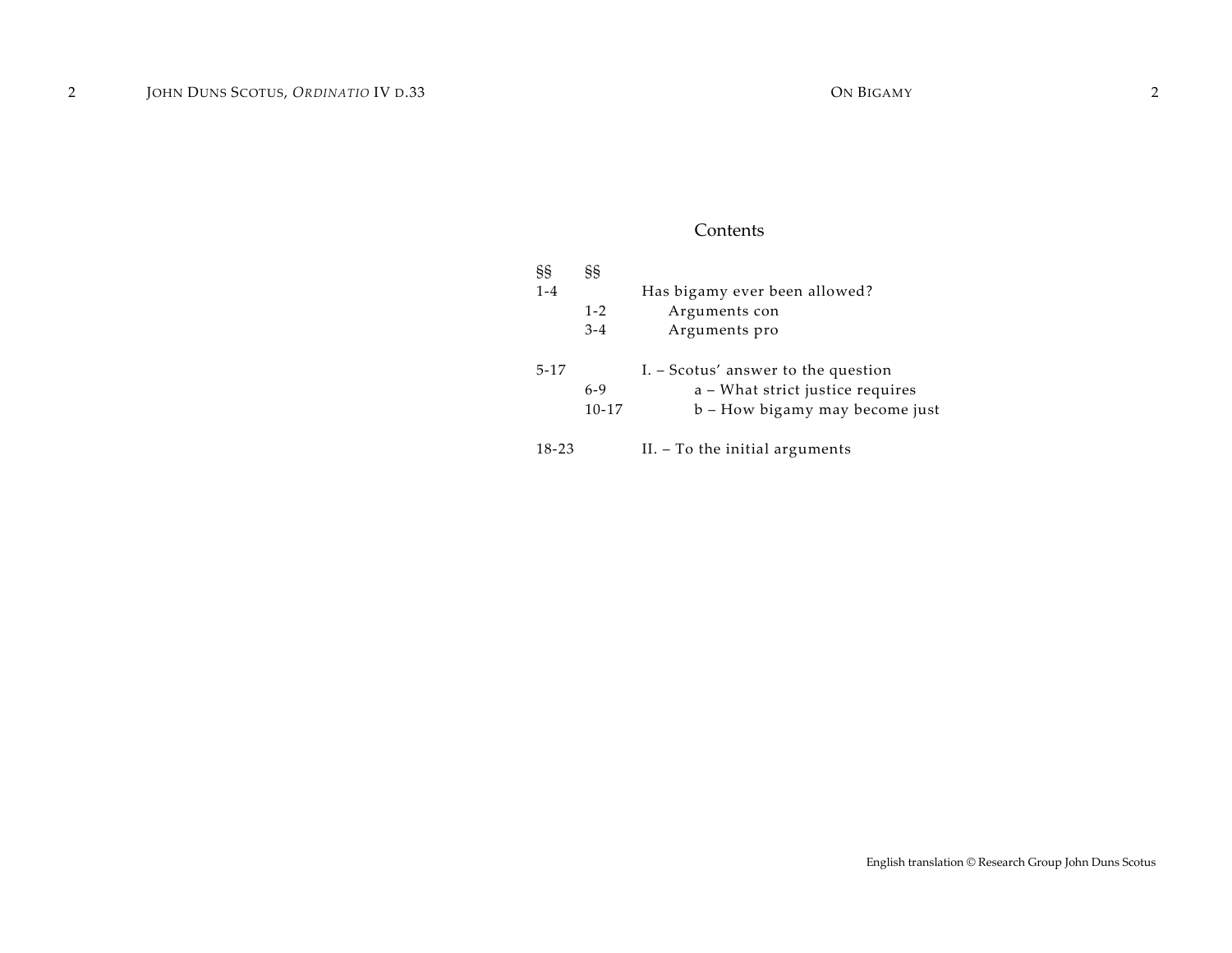[Utrum aliquando licita fuerit bigamia] [Has bigamy ever been allowed?]

1 Circa istam distinctionem trigesimam tertiam quaero primo de bigamia, secundo de repudiatione uxoris.1 Quantum ad primum quaero quantum ad legem mosaicam vel naturam, utrum aliquando licita fuerit bigamia, sive utrum licitum fuerit patribus antiquis habere simul plures uxores matrimonio sibi unitas.

Ad primum arguitur quod non:

Quia bigamia est contra legem naturae et contra primam institutionem matrimonii. Quod probatur: tum ex illo dicto Genesis 2: "Erunt duo in carne una", ubi expressit legem naturae de matrimonio.<sup>2</sup> Ergo, non licet nec licuit habere plures. Tum ex glossa quadam interlineari, Genesis 4 de Lamech, qui accepit duas uxores, ubi habetur, quod iste primus induxit bigamiam – et contra legem naturae.3

2 Item, biviria – ut ita loquar – numquam licuit, ut scilicet mulier duos viros haberet; ergo, nec e converso. Consequentia probatur quia actus coniugales aequales iudicantur – I ad Corinthios 7.<sup>4</sup>

3 Ad oppositum:

Genesis 16: Abraham habuit Saram, Agar et Cethuram; et de Iacob (29 et 30), qui habuit duas uxores, et de David (Regum 2), qui multas habet uxores et concubinas.<sup>5</sup> Non est autem probabile quod isti sancti patres in tali copula fecerint aliquid illicitum. Ergo, etc.

4 Item, ad hoc est A <sup>u</sup> <sup>g</sup> <sup>u</sup> <sup>s</sup> <sup>t</sup> <sup>i</sup> <sup>n</sup> <sup>u</sup> <sup>s</sup> , *De bono coniugali* versus finem: "Antiquis iustis non fuit peccatum quod pluribus feminis utebantur. Neque contra naturam faciebant hoc, cum causa gignendi hoc facerent, neque contra legem, neque contra morem, quia illo tempore nulla lege erat prohibitum."<sup>6</sup>

5 Hic primo videndum est, quid requiritur ad strictam iustitiam commutativam in contractu matrimoniali, et hoc ex parte

# $O \text{IV D.33}$   $O \text{N }\text{BIGAMY}$   $3$

 With regard to the thirty-third distinction, I first raise a question about bigamy, and, second, about repudiating one's wife.1 On the first issue I ask whether bigamy has ever been allowed according to the Mosaic law or the law of nature, or whether the old patriarchs had ever been allowed to have several wives, at the same time united with them by the bond of matrimony.

As to the first issue it is argued that it is not the case:

Bigamy is against the law of nature and against the first institution of matrimony. This is proved as follows: on the basis of what is said in Genesis 2: "The two will be in one flesh", where this expresses the law of nature about matrimony.2 Therefore, to have several wives is neither allowed, nor was it allowed. Moreover, on the basis of a certain interlinear gloss on Genesis 4 about Lamech who took two wives. There it is stated that he was the first to introduce bigamy and doing so was against the law of nature.<sup>3</sup>

 Likewise, bigamy so that a woman would have two husbands – `biviry,' so to speak – was never allowed. Therefore, the opposite is not allowed either. The inference is proved, for coniugal acts are considered to be equal. See I Corinthians 7.<sup>4</sup>

For the opposite view:

Genesis 16 – Abraham had Sara, Hagar, and Keturah. Jacob had two wives (Genesis 29 and 30), and David many wives and concubines (II Samuel).5 However, it is not probable that these holy patriarchs did anything wrong by such sexual unions. Therefore [it was allowed for them to do so].

 Likewise, what Augustine says in his *De bono coniugali*, near the end, is relevant here: "The righteous ancient men did not sin, when they made use of several wives. They did not do so against the law of nature, when they did so for the sake of offspring – neither against the law, nor against morals, for at that time no law prohibited polygamy."<sup>6</sup>

[I. – Ad Quaestionem] [I. – Scotus' answer to the Question]

 First, we have to see here what strict retributive justice requires in a marriage contract – namely, on the side of those who enter into the 5

1

3

4

2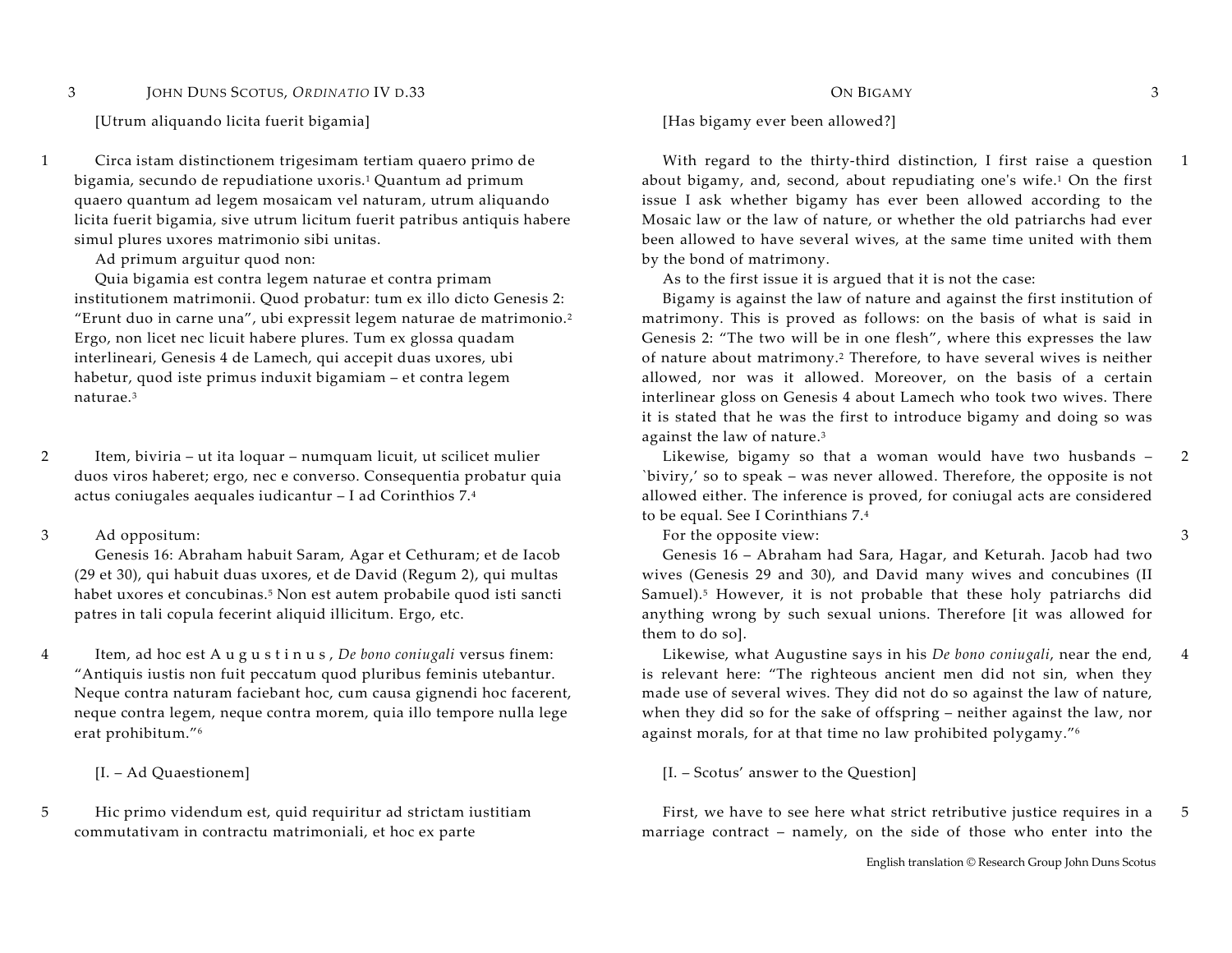contrahentium; et quid ultra hoc additur ad completam iustitiam in tali contractu, et hoc ex parte superioris. Secundo, quid in casu sufficit ad iustitiam quantum ad istam materiam de qua quaeritur, et qualiter illud fiat sufficiens et complete iustum.

[a. – Quid requiritur ad strictam iustitiam] [a. – What strict justice requires]

6 De primo dico quod in omni commutatione quantum est ex parte commutantium et commutatorum, stricta iustitia requirit aequalitatem valoris commutatorum quantum possibile est ad illum finem propter quem fit commutatio. Ista autem commutatio in contractu matrimoniali fit propter duas causas: una propter procreationem prolis, alia in remedium vitandae fornicationis. Quantum ad primum, corpus viri est maioris valoris quam mulieris, quia pro eodem tempore potest idem vir plures feminas fecundare quam mulier eadem possit a viris concipere.

7 Quantum ergo ad istum finem de stricta iustitia licita videtur bigamia, ut vir per tot corporibus mulierum corpus suum commutet quot potest fecundare, eo modo quo possibile est virum eas fecundare. Unde non est contra naturam in aliis aliquibus quod unus masculus habeat plures feminas; nec tamen in statu innocentiae quando matrimonium fuit et fuisset praecise in officium, fuit vel fuisset bigamia, quia non fuisset tunc necessitas quod vir commutasset corpus suum pro pluribus ad plures procreandas, quia per simplicem commutationem unius pro una fuisset sufficiens procreatio, cum nec vir nec mulier fuisset tunc sterilis.

8 Quantum ad secundum finem, qui est tantum pro statu naturae lapsae, scilicet pro fornicatione vitanda, aequalis valoris corpus viri et mulieris. Ideo, de stricta iustitia pro statu naturae lapsae considerando istum contractum ut est ad utrumque finem, requiritur commutatio unici corporis pro unico.

9 Addo quod completio iustitiae in ista commutatione non est nisi ex auctoritate superioris instituentis vel approbantis talem vel talem commutationem, quia etsi res aliquae sunt inferiorum ut dominorum,

# $O$  IV D.33  $O$  ON BIGAMY  $4$

contract –; and what is added to achieve full justice in such a contract – namely, on the side of the superior. Second, what suffices in this case as far as justice is concerned in the matter that is at stake, and how bigamy functions in an adequate and entirely just way.

 About the first issue I say that on the side of those who make the exchange and from the viewpoint of what they exchange, strict justice requires in every exchange that, as far as possible, the equal value of what is exchanged is maintained for the purpose for which the exchange is made. There are two reasons for the exchange in a marriage contract: one, the procreation of offspring; two, the remedy to avoid fornication. As far as the first purpose is concerned, the male body is able to do more than the female, because for the same time the same man can impregnate more women than the same woman can conceive through men.

 Therefore, as far as strict justice is concerned with regard to this purpose, bigamy seems to be allowed so that a male person could make a bodily exchange with as many bodies of women as he can impregnate in the way that it is possible for a male person to impregnate them. Hence, it is not unnatural on some other occasions that one male person has more women. Nevertheless, there was no bigamy and there would not have been bigamy in the state of innocence when matrimony was and would have been exclusive, for then there would have been no need for a man to share his body with more women to procreate more children. The simple exchange between one man and one woman would have sufficed for procreation, because neither man nor woman would have been sterile by then.

 As far as the second purpose is concerned – namely to avoid fornication – which is only valid for the state of fallen nature, the bodies of man and woman are of equal value. Therefore, strict justice in the state of fallen nature requires the exchange of one body with one body, when we consider the contract in terms of both purposes.

 I add that in this exchange full justice is only there because of the authority of a superior who institutes and approves of one or the other exchange, for although some things belong to inferiors who are owners,

6

7

8

9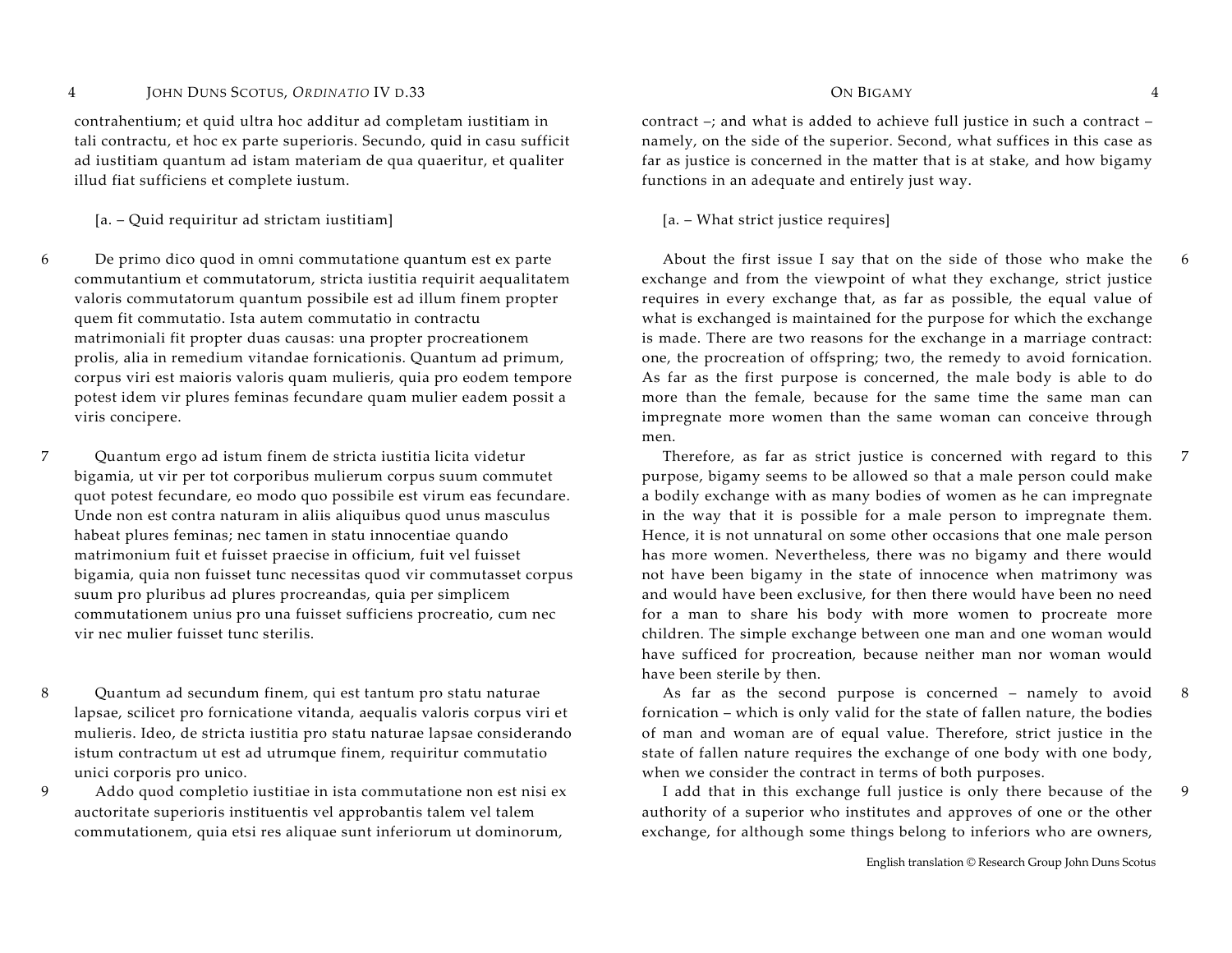tamen commutatio earum licita talis vel talis determinatur recta a legislatore, et multo magis in proposito, de corporibus invicem commutandis in comparatione ad legislatorem qui est Deus. Ipse autem et pro statu innocentiae et pro statu naturae lapsae statuit regulariter commutationem debere fieri unius pro uno. In hoc ergo est completa iustitia.

[b. – Quid sufficit ad iustitiam et qualiter fiat iustum] [b. – How bigamy may become just]

- 10 De secundo articulo dico quod dispensatio est iuris declaratio vel iuris revocatio. Potuit enim Deus vel legem suam de commutatione ista vel declarare vel in casu aliquo revocare; et rationabiliter in isto casu, quando maius bonum provenit ex revocatione quam ex observatione.
- 11 Nunc autem quando erat necessitas genus humanum multiplicandi, vel simpliciter vel ad cultum divinum, utpote quia pauci erant cultores Dei, necessitas fuit ut cultores Dei procrearent quantum possent, quia in sua successione eorum mansit fides et cultus divinus. Ergo, pro tunc rationabiliter dispensavit ut commutaret unus vir corpus suum pro pluribus corporibus mulierum multiplicatione cultorum Dei, quae sine hoc non fieret. Sic autem dispensavit de facto, ut praesumitur de Abraham et quibusdam aliis patribus.
- 12 Qualiter autem hic salvabitur iustitia considerando contractum ex parte contrahentium, sic declaratur, quia quando aliquid ordinatur ad duos fines, principalem et minus principalem, rationabile est uti eo illo modo quo magis valet ad finem principaliorem, licet per hoc aliquid detrahatur a fine minus principali. Exemplum: cibus valet ad delectationem, quae minus principalis est, et ad nutritionem quae magis principalis est. Secundum rectam rationem utendus est cibo eo modo quo plus valet ad nutritionem, licet in hoc minus valeat ad delectationem.
- 13 Contractus autem iste matrimonialis est ad carnale debitum reddendum, ut vitetur fornicatio, tamquam ad finem minus principalem, et ad bonum prolis, ut ad principaliorem. Ergo,

# $O$  IV D.33  $O$  ON BIGAMY 5

still what determines that one or the other exchange of these things is licit, depends on the legislator. This is much more true in what is to be discussed here with respect to the mutual bodily exchange as related to the legislator who is God. Both for the state of innocence and for the state of fallen nature he instituted as a rule that a bodily exchange ought to be between one person and one other person. In this case, therefore, there is full justice.

 About the second article I say that a dispensation is a juridical 10clarification, or a juridical revocation. God could either clarify his law about this exchange or revoke it in some case – and in this case with good reason, when a greater good results from its revocation than from its observation.

 Now, when it was necessary for mankind to increase – in an unqualified sense or in view of serving God, because there were few who worshiped God –, it was necessary that those who served God would get offspring as much as possible, for faith and the worship of God would continue in their successors. Therefore, at such a time God gave dispensation with good reason, so that one man could share his body with several bodies of women in order to increase the number of those who worship God. This would not happen without such a dispensation. In this way he in fact gave a dispensation, as we may assume in the case of Abraham and certain other patriarchs. 11

 How justice is preserved, considering the contract on the part of 12those who enter into the contract, is explained as follows. When two aims – the main aim and a less important aim – structure something, it is reasonable to use it in a way that ascribes more value to the main aim, although this takes something away from the aim that is not the main aim. For instance – food contributes to pleasure – pleasure is not the main aim – and to feeding – feeding is the main aim. In terms of a correct analysis, food has to be used in such a way that it ascribes more value to feeding, although this ascribes less value to pleasure.

 Now, the marriage contract is related to fulfilling the duty of 13intercourse in order to avoid fornication – which is not the principal aim –, and to the good which offspring is – which is the main goal. So, in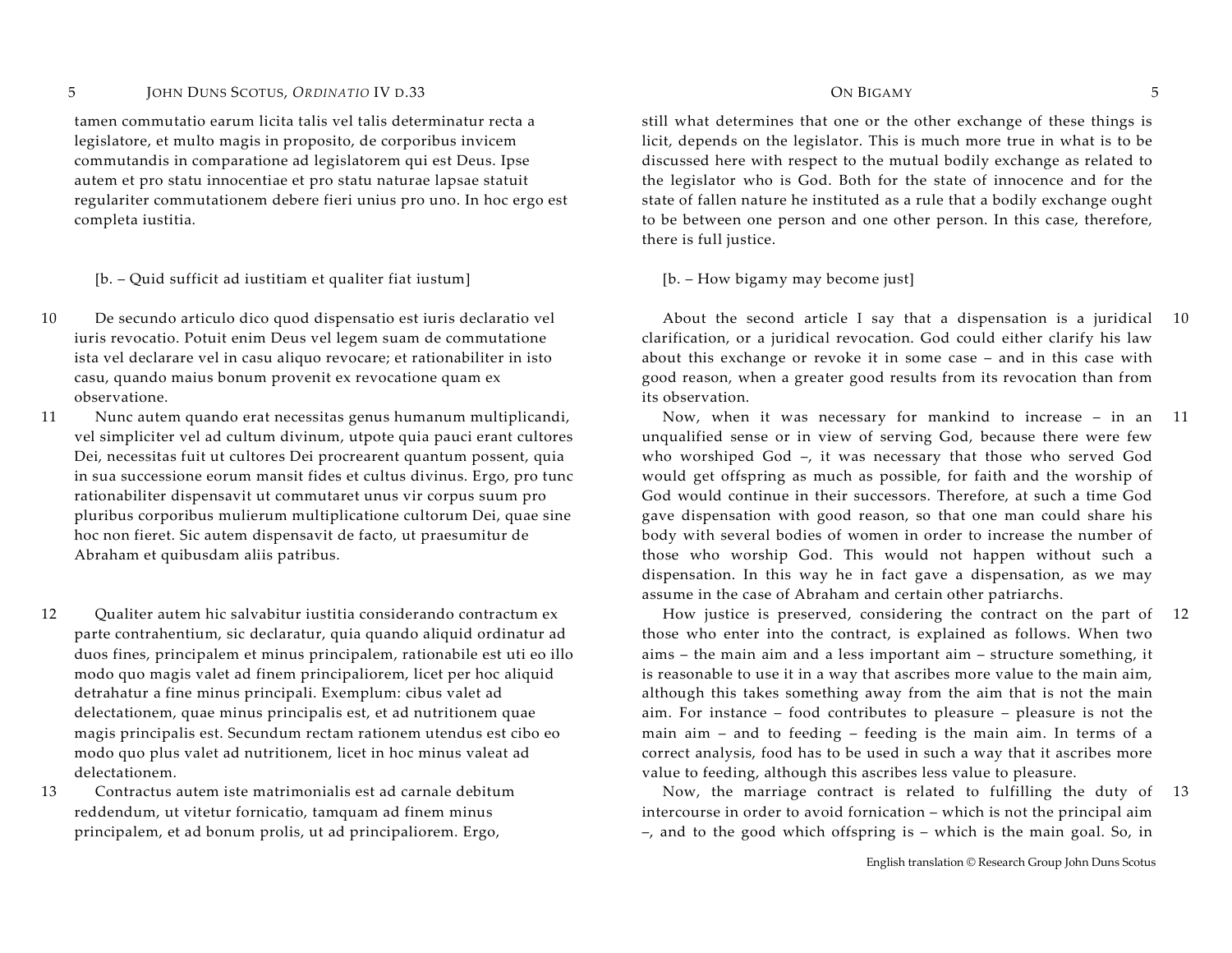secundum rectam rationem debent contrahentes sic commutare, ut commutatio plus valeat ad procreationem, licet minus valeat ad redditionem illam. Sed hoc fit in commutatione corporis unius viri pro pluribus corporibus mulierum, et sicut istud absolute faciendum est, ita in casu necessitatis. Necessario faciendus est, scilicet quando valde necessarius est ille finis principalis, et tunc quasi negligendus est finis minus principalis.

14 Et ex hoc patet quomodo ex parte partium est iustitia, quia secundum rectam rationem utraque pars debet velle aliquid de suo iure dimittere in commutando et percipiendo in comparatione ad finem minus principalem ut recipiat aequales in comparatione ad finem magis principalem, quem magis debet desiderare, licet debeat aliquid commutari de aliquo, quod esset sibi detrimentum remittere. Et quandoque necesse est in aliquo casu, quando scilicet ad talem remissionem tenetur et complete licet et debet quando a superiori est hoc ordinatum.

15 Istud patet, quia Sara (Genesis 16) quasi coegit Abraham, ut ingrederetur ad Agar ancillam suam, ut vel sic de ancilla haberet filium, quem de se ipsa non poterat habere.

16 Si obicias quod hoc pro tempore moderno esset bigamia et illicitum, respondeo: Etsi illicitum sit propter hoc quod non est a legislatore pro nunc dispensatum, immo reductum illud legis naturae "Erunt duo in carne una" per Christum (Matthaeo 19), tamen loquendo de iustitia ex parte contrahentium et contractus non est modo licitum quia non est ille finis principalis nunc necessarius, quod eo quod multi fidelium vacant generationi, quorum filii omnes ordinantur ad cultum Dei et religiose educantur et ideo sine tali contractu est fides multiplicata. Cessante ergo necessitate detrahendi aliquid secundo fini, propter necessitatem primi finis, servandus est contractus, ut iustitia ibi servatur in comparatione ad utrumque finem. Hoc autem est maxime quod unus habeat unam.

17 Si tamen in aliquo casu per bellum vel cladem vel pestem multitudo virorum caderet et mulierum remaneret, posset bigamia esse nunc licita, considerando praecise iustitiam ex parte commutantium et

# $O$  IV D.33  $O$  ON BIGAMY 6

terms of a correct analysis, they who enter into the contract ought to exchange so that the exchange ascribes more value to the procreation of offspring, even if it ascribes less value to fulfilling their duty. Now this takes place in the exchange of the body of one man with more bodies of women and just as it has to be done absolutely speaking, likewise in the case of urgency – it has to be done urgently, namely when the principal aim is very urgent. And then the less important aim can be neglected as it were.

 From this it is clear how there is justice on the side of the parties, for in terms of a correct analysis both parties ought to be willing to turn in something of their rights when they exchange and when, with respect to the less important aim, they see to it that one receives an equal part with respect to the most important aim – which one ought to desire more, although one has to turn in something – which would be to one's disadvantage. At times it is necessary in some case, namely when such a concession is required and entirely allowed and a must, when the Most High orders it. 14

 This is clear, because Sara forced Abraham (Genesis 16), as it were, to have intercourse with her maid servant Hagar, so that he would have a son from her maid servant instead, whom he could not have from her. 15

 If you object that this would be bigamy and illicit for our present 16time, then I reply: Although it is not allowed, because for the present time the Lawgiver has not given a dispensation – indeed, that element of the law of nature was restored by Christ: "the two will be in one flesh" (Matthew 19) –, yet when we speak of justice on the part of those who enter into the contract and on the part of the contract itself, it is not allowed merely because that principal aim is not necessary now for the reason that many believers are available for procreation and all their children are ready to worship God and receive religious education and, therefore, the faith is spread without such a contract. Since the need to withdraw something from the second aim because of the urgency of the first aim does not obtain anymore, the marriage contract must be observed in order to preserve justice with respect to both aims. This twofold aim is best observed, when one man has one wife.

 If in some situation many men fell through war, the sword, or pestilence and there were still many women, bigamy could now be allowed, if one considers justice exclusively on the part of those who 17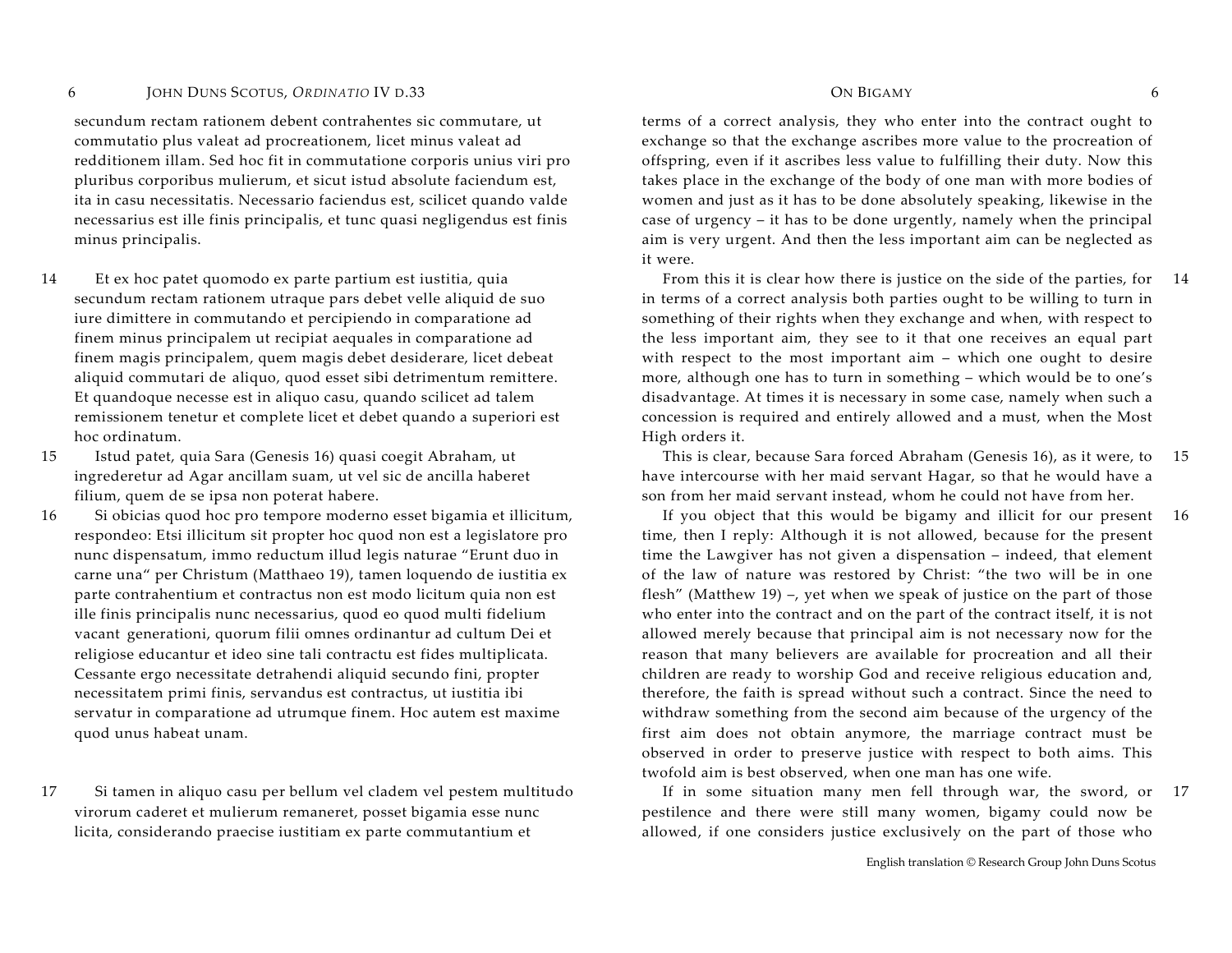commutationum, et etiam deberent ex parte sua velle sic commutare mulieres cum viris plus pro minori quantum ad secundum finem, sed aequale pro aequali quantum ad primum finem; et deberet tunc velle mulier secundum rectam rationem hoc ut accidat bonum prolis per connexionem viri sui cum alia. Nec deficeret ibi nisi tantummodo completio iustitiae, quae est ex approbatione divina, quae forte tunc fieret et Ecclesiae specialiter revelaretur.

### [II. – Ad argumenta principalia] [II. – To the initial arguments]

18 Ad argumenta: ad primum7 dico sicut dictum est in distinctione decima septima<sup>8</sup>, quod aliquid dicitur de lege naturae dupliciter: primo scilicet quod est verum practicum simpliciter notum lumine naturalis rationis, et ibi potissimum gradum tenet principium practicum notum ex terminis. Secundum gradum tenet conclusio demonstrata ex talibus principiis.

Secundario, autem est de lege naturae quod regulariter est consonum legi naturae primo modo dictae.

19 Circa primum nulla cadit dispensatio et ideo oppositum eius videtur semper esse peccatum mortale. Circa secundum in casu cadit dispensatio in quo oppositum videtur communiter consonum legi naturae.

20 Et praecise hoc secundo modo monogamia est de lege naturae, et bigamia contra eam, et sic concedo probationes illas: Genesis 2 et Glossa Genesis 4. Nec tamen ex hoc sequitur quod in casu non possit oppositum esse licitum, immo in casu est necessarium et commutando iustitiam ex parte commutationis et commutantium quando propter necessitatem recta ratio dictat alio modo debere fieri commutationem et quando praeceptum divinum adest.

21 Verumtamen de Lamech potest absolute concedi quod peccavit mortaliter, quia contra legem naturae, etsi secundo modo. Peccavit, inquam, contrahendo cum pluribus non in casu in quo recta ratio dictaret illam legem revocandam, nec superior dispensavit. Immo, fuit

## ON BIGAMY 7

exchange and their exchanges. Then women, from their side, would have to be willing to exchange with men by giving more for less as far as the second aim is concerned, but equal for equal as far as the first aim is concerned. In terms of a correct analysis the woman would have to will this so that the good of offspring is achieved by intercourse of her husband with another woman. There would be no deficiency here only if full justice is done, which derives from God's approval, which in this case would certainly occur and would be specifically revealed to the Church.

To the arguments: As to the first argument<sup>7</sup> I say  $-$  as has already been said in the seventeenth distinction $8$  – that something is said to be according to natural law in two ways: namely, first, what is simply a practical truth is known in virtue of a natural argument. Here, the highest degree of practical truth is held by a practical principle which is known on the basis of its terms. The second degree is held by a thesis which has been proven on the basis of such principles. Second, something belongs to the natural law that is, as a rule, in harmony with the natural law taken in the first sense. 18

 No dispensation takes place in the first sense of natural law and, therefore, the opposite of it seems always to be a mortal sin. In the second sense of natural law, dispensation takes place in the case that, in general, the opposite appears to be in harmony with the law of nature. 19

 Monogamy belongs to the law of nature in this second sense only, and bigamy is against it. In this way I grant those proofs taken from Genesis 2 and the Glosse on Genesis 4. Yet, it does not follow from this that in a special case it is impossible that the opposite is allowed. Indeed, it is even necessary in a special case by a just exchange on the part of the exchange and those who enter it, when because of urgency a correct account prescribes that the exchange must take place in a different way, and when a divine command obtains. 20

 However, as for Lamech, one can grant absolutely that he sinned mortally, because he acted against the law of nature, though to be taken in its second sense. He sinned – I say – by entering a contract with more women when neither a correct account prescribed the revocation of that 21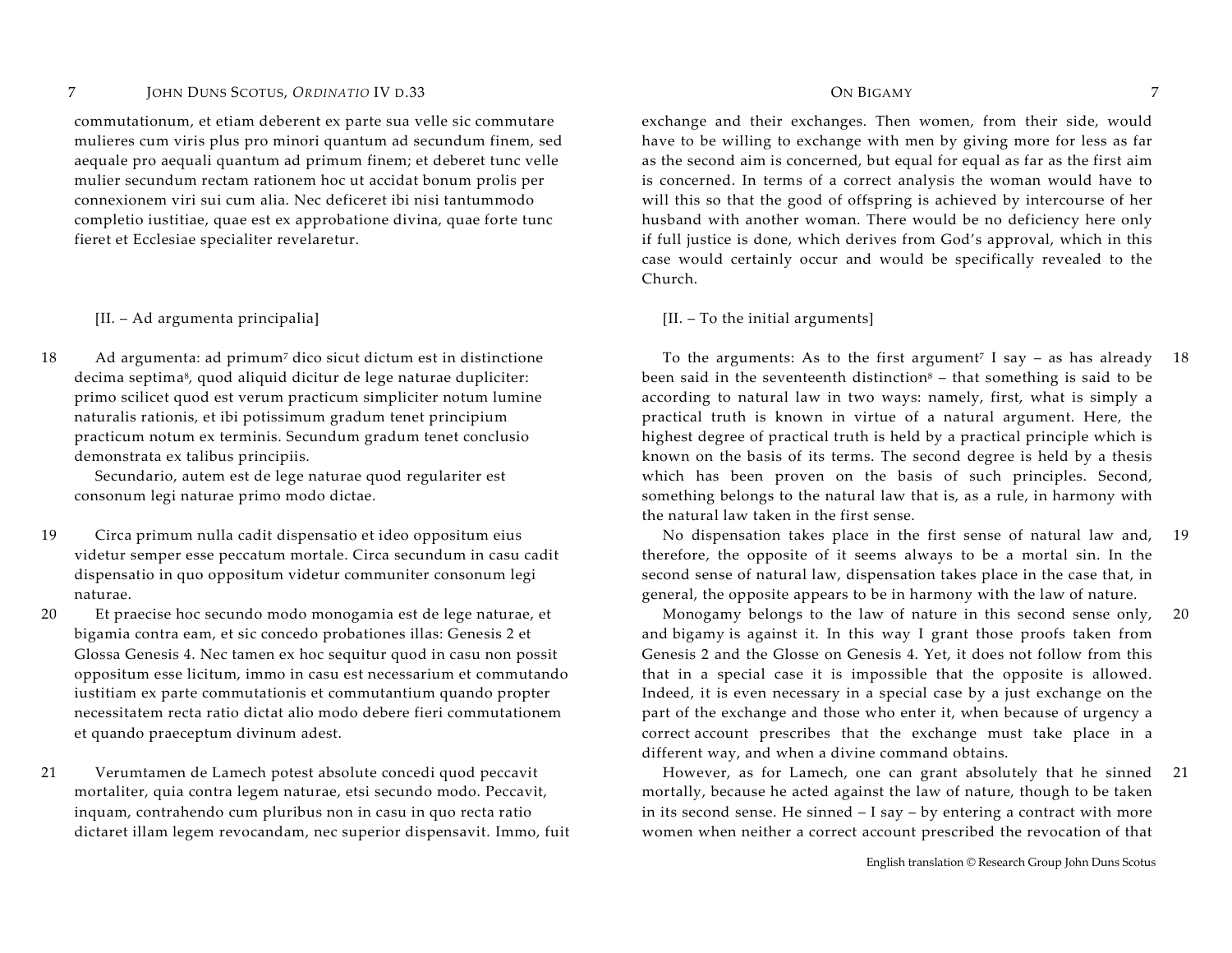- 22 Ad secundum9 dico quod numquam fuit ex parte contractus iustitia inter commutantes sic commutare, ut minus eveniat finis principalior, et magis eveniat finis minus principalis, quia finis principalis est magis volendus. Sed biviria magis esset ad finem minus principalem et multo minus ad finem principaliorem, quia eadem mulier infra idem tempus a pluribus viris impregnari non posset.
- 23 Ad argumentum in oppositum.10 Licet de aliquibus sanctis patribus praesumatur quod in contrahendo bigamiam non peccaverunt, quia utraque ratio contrahendi ibi concurrit, et scilicet necessitas propter quam iuste erat sic contrahendum, et divina auctoritas approbans et praecipiens, tamen si aliqui sine istis causis, vel altera earum contraxerunt, quod peccaverunt mortaliter, non est mihi inconveniens, quia non reputo eos confirmatos.

## $O$  IV D.33  $O$  ON BIGAMY  $8$

oppositum utriusque. law, nor the Most High gave a dispensation. Indeed, it was just the opposite of both.

> As to the second argument<sup>9</sup> I say that on the part of a contract there was never justice between those who made an exchange of such a sort that the most important aim yields less and the less important aim yields more, for the principal aim has to be willed more. However, biandry would serve more the less important aim and much less the most important aim, for the same woman could not be impregnated by more men during the same period. 22

> To the argument for the opposite view.10 Although one may assume that some holy patriarchs did not sin in committing bigamy, because in these cases both reasons obtained for doing so, namely both the urgency why it was just to commit this, and the divine authority which approved and prescribed it, nevertheless, if some of them committed this without these reasons or without the one or the other, it is not unacceptable for me that they sinned mortally, for I do not look upon them as confirmed by grace. 23